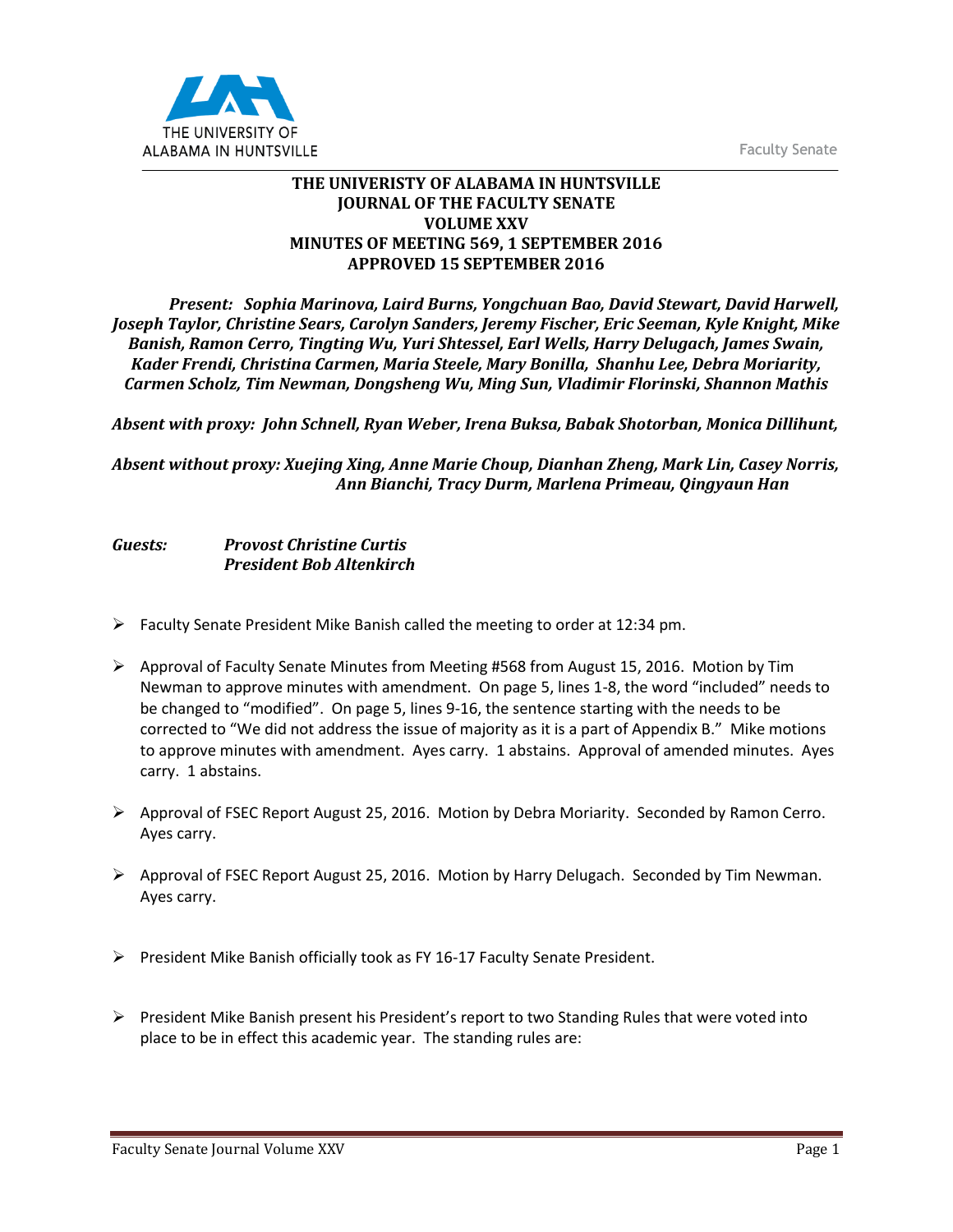- o Standing Rule 1: Official Notice of Use of Faculty Senate Proxy. As the voice of the faculty to the Faculty Senate and to their represented departments the departmental Faculty Senator is expected to inform their departments of the discussions and deliberations occurring in the Faculty Senate. Faculty Senator Proxies to the Faculty Senate are similarly expected to be informed of the current business, including policy and resolutions, of the Faculty Senate. Faculty Senators using Proxies will inform either the Faculty Senate President or the Faculty Senate President-Elect of the use of a Proxy for a Faculty Senate meeting and will ensure that the Proxy is informed of the current business pending before the Faculty Senate.
- o Standing Rule 2: Review and Voting on Non-Shared Governance Policies submitted to the Faculty Senate for Review. As stated in Section I.C of the Faculty Senate By-Law the Faculty Senate "is the permanent body representing the faculty for the formulation of university policy and procedures in matters pertaining to institutional purpose, general academic considerations, curricular matters, university resources, and faculty personnel (appointments, promotion, and tenure). All issues of university governance affecting the faculty at large should go before the full Faculty Senate before implementation." A range of policies submitted under the principle of Shared Governance do not include the aforementioned standard. For Policies submitted to the Faculty Senate that may not meet the Shared Governance standard the Faculty Senate Executive Committee will call for an electronic vote to determine if there needs to be a full Faculty Senate Review of such Policies. The Faculty Senate Executive Committee will conduct two separate votes during a scheduled committee meeting to determine whether or not a Policy for review will be voted on electronically within the Faculty Senate committee structure. The first vote will be a concurrence that a submitted policy does not fall with the standard of Shared Governance. The second vote will be to approve the electronic voting of the Faculty Senate membership. For a Policy review to move to electronic voting will require unanimous "for" votes of the Faculty Senate Executive Committee; votes that do not meet this standard will be reviewed during announced Faculty Senate meetings. The committee chairman will be responsible for conducting the electronic voting within their committees. Alternatively, committee chairman may conduct voting during committee meetings. The committee chairman will report the voting results during the next FSEC meeting. The results will be reported to the full FS during the next meeting. Faculty Senators are reminded that individual Faculty Senators may call for the introduction of a resolution during a Faculty Senate meeting.

## **Administrative Reports**

- o President Bob Altenkirch
	- Policies There were several interim policies put into place over the summer. They were created because there was a driving force. Faculty credentials had to be sent to SACS. They are posted on my uah.edu. There are some draft policies. There were not drivers so they are on the draft website on myuah. There was a revision to public speech because there was a legal challenge and legal didn't want to go to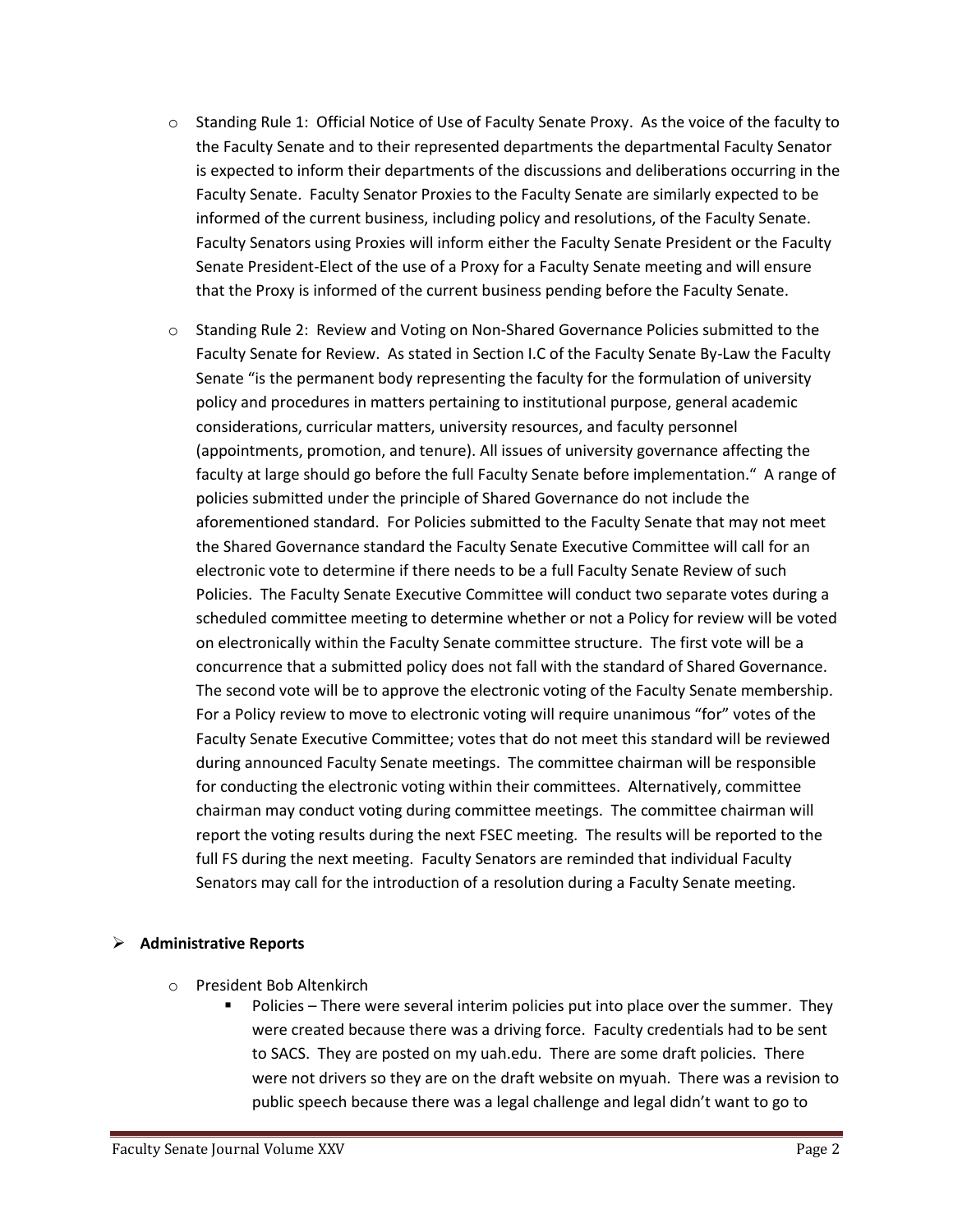court. We amended the policy because there are various speech areas on campus. A general forum area means anyone can speak freely there. Areas would include sidewalks along Holmes Ave, Technology Drive. There are designated public forum areas. The policy had one designated public forum areas that was the west slab. The challenge was because the area with most student traffic isn't at the slab anymore. So we had to designate another public forum area south of Charger Union. It is lined out by sidewalks. This means someone at the University who wants to use the area with less than 50 people involved can reserve it. If there are more than 50 people, there is an application process. If they are not associated with the university, they have to apply. Supreme Court says that State areas can regulate time, place, and manner. Most of these policies talk about amplification.

- Use of Facilities Anyone can book a facility with a reservation if within the university. Outside UAH, they have an application with a contract and obligation to pay. By adding the rectangle south of Charger Union we avoided court.
	- Ramon I have been here 20 years and never heard of this. It is 22 pages, is that necessary?
	- President Attorney's wrote it and it includes the Supreme Court language. There was an individual who wanted to distribute items; they didn't have enough traffic where he was located to be successful. The attorneys agreed that he was correct. This hasn't been an issue in the past.
- Parking –If you have noticed there are several different color decals. They are specific to residence halls, faculty, etc. The parking consultant will take data to help better our parking. He will arrive at the end of September. We will have a recommendation before the end of the semester. We are the only university besides Athens State that doesn't have parking management. A top level view of parking, the ratio that universities look at is the number of people/parking spot. We have 9,800 people and 6,153 parking spots. Our ratio is 1.6. That is low.
	- Ramon We sell parking decals, but there isn't enough parking for people to park. Isn't it necessary to guarantee a parking spot?
	- President A ratio of 2 is about right. I left one day at lunch and I had to park on the third base line. You always have more people than parking spots because they aren't here at the same time. How do you manage the spots efficiently? You can't have all spots at the front door. The consultant will tell us if we need parking management.
	- Harry These stickers are good to park anywhere on campus?
	- President Yes, except visitor parking or service vehicle parking spots.
	- Sophia What is the idea of the parking management system?
	- President Most parking management are zone parking. That color codes your parking. The other is a transit system. You park away and are bused in.
	- Sophia Is there a way to utilize the second?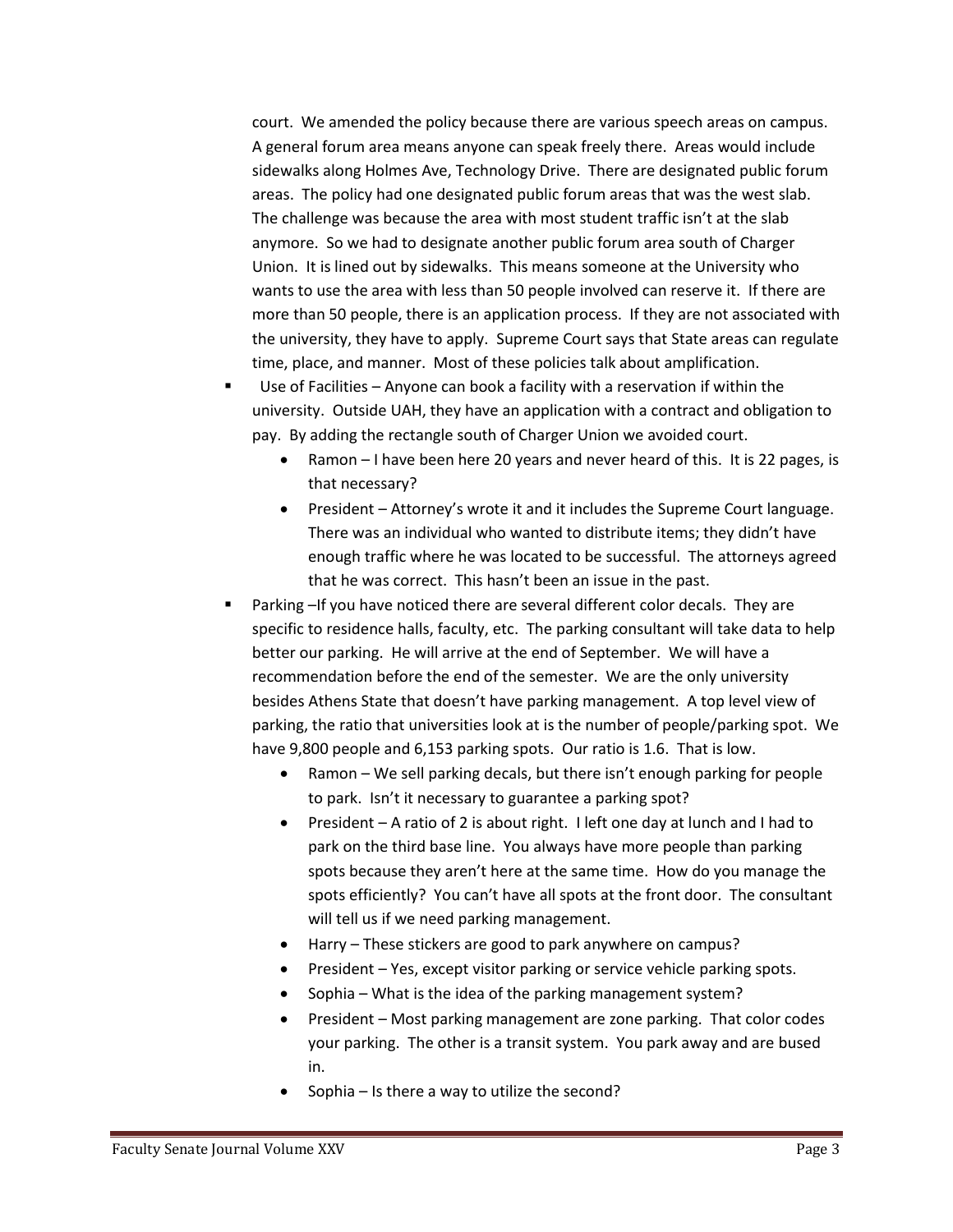- President They are very expensive and we wouldn't have enough users.
- Member A problem is our lot is fuller during the day then everyone leaves at 5. The problem is the overlap.
- Member It seems we have a problem with habits. Why are we trying to address it this way?
- President We are the only other university that doesn't manage parking. If you manage it, people know ahead of time what is coming.
- o Provost Christine Curtis
	- This is our very latest data as of this morning. The numbers aren't totally firm yet, but close. Our total enrollment is 8,468. That is a 600 student increase. We have 1,216 freshmen. That is an increase of 1,037 from last year. We have 778 transfer students that increased this year. Graduate enrollment is up. If you add graduate, transfer, and freshman increases it is over 300. The other 300 are from retention. That is the work that you all have done. Increasing enrollment is a dual effort. We have the highest retention rate that we have ever had. We can have a real impact by retaining the ones that are coming in.
	- Average Act score is 27.59. That is higher than last year. Our honors freshman enrollment is in the 280's. Honor's ACT is slightly above last year. Out of state is up, last year was 25% this year is 29%. We are getting a more diverse group geographically. Thank you for all your efforts. It will take a while before we see this in graduation rates. A number of things the colleges have done have made a difference.
	- The Director of International Engagement left. At that point, I asked the Dean of Graduate Studies to take over both offices. They had core functions that were very similar. It has been going on as a trial for a year, and it is working. They have combined core functions and increase their work loads. David Berkowitz came and asked if it would be acceptable to consolidate the two. I wanted to make you aware first and see if you had any feedback. At this point, he is recommending Graduate School and International Services as the new name. Are there any thoughts? Otherwise, we will move ahead. Please let me know within the next week.
		- James Does international services cover faculty?
		- Provost Yes.
		- Carmen Under the new arrangement, do you see possibility for new faculty to be added? I feel there is a bottleneck with applicants with employees.
		- Provost We are working with undergraduate admissions. We are implementing a new system. It should help speed the application process. That is the first step to get rid of the bottleneck.
		- Ramon This is a modification of colleges because graduate school is within a college? Is there a policy for this process?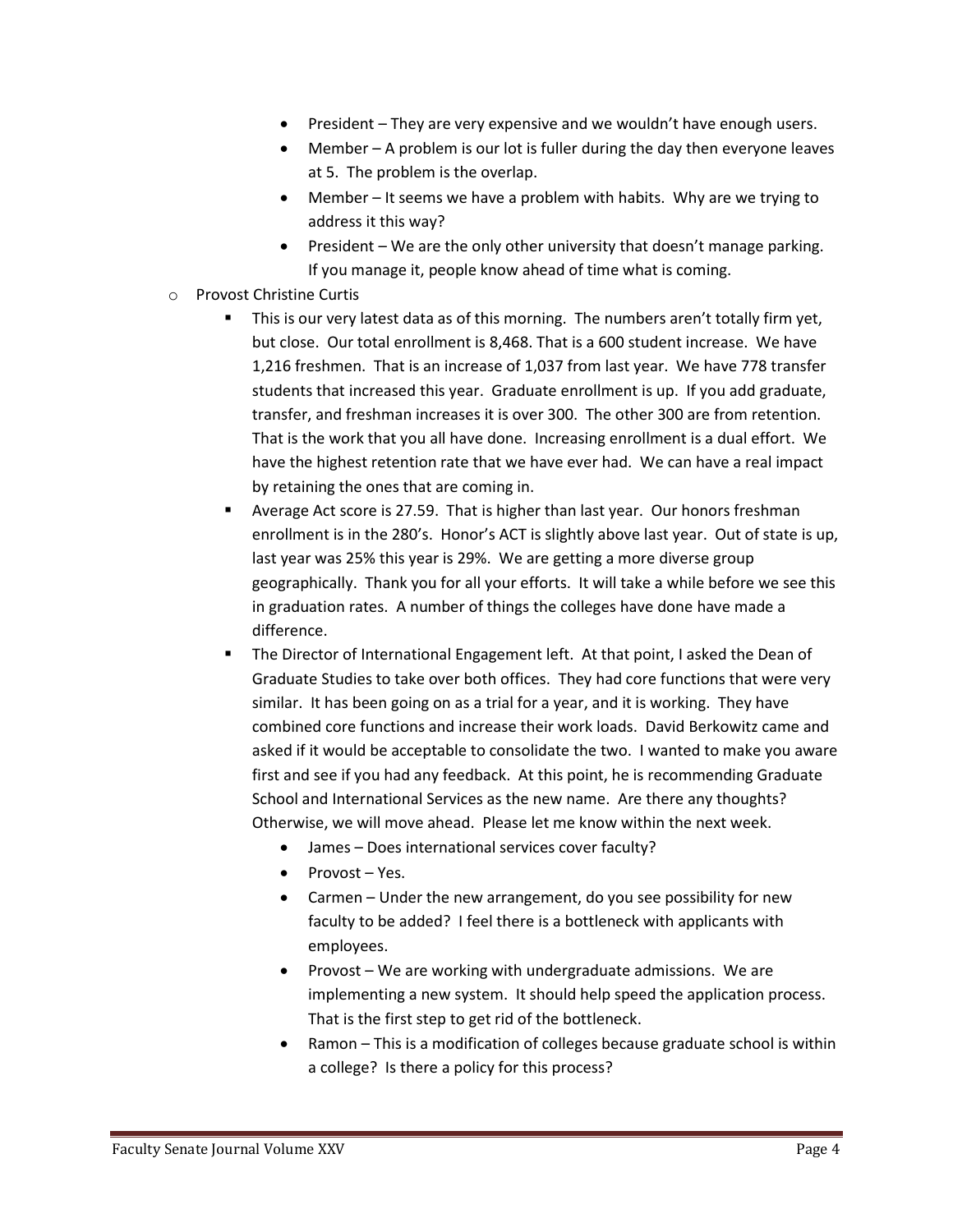- Provost We will be taking this to the Board as an information item. It isn't anything new just combine for efficiencies.
- Parking We have noticed that the students coming across the street are safer to walk then drive. We started to ask questions about it. It became apparent that students are having issues getting across campus within 15 minutes between classes. One female/one male equipped with backpacks took different routes to determine the time it took to get across campus. Morton to MSB was 16 minutes. Morton to Tech was 24. MSB to Tech was 14. We have been talking and have been engaged with this talk. We want to make it 20 minutes between classes. Since enrollment has increased, we are pushing to get 20 minutes between classes. I asked a task force to look at getting this completed. The draft recommendations are summarized here. There will be another meeting with a September 15 deadline. The draft recommendations were to keep start times the same. Reduce class time to 50 from 55 minutes for MWF classes. 75 minutes from 80 minutes from TTH, MW. We have to make up the time. So one option would be adding two days, MT, to the schedule. The second one is adding 4 days to the schedule. That is my recommendation. This would cover M-TH. This is just some recommendations. One reason I am told is why they didn't want to change start times is it makes the day longer. As you go into the night, safety issues come into play. They compared other universities and counted class days to get numbers. The course length of every university was 50 minutes, except ours. They looked at the two course length was 75, and ours was 80. They looked at the number of two day sessions and three day sessions and there are some variations, it varies between  $40 - 44$  minutes. They counted the number of minutes in one credit hour; it varies from 683-733 minutes. With the two day additional proposal, we have 700 minutes for one credit hour for MWF, 725 for the two day, TTH. If you add in another day, you can increase the time. How do you all feel about this 2017-2018 calendar? One constraint is you have to have 75 days in the summer. They are payroll days. If we have a start date in the fall as August 16, 2017, and we add two days, the final would go the whole week 4<sup>th</sup>-8<sup>th</sup> of December. If we added 4 days, finals would be December 6-12.
	- Debra One comment on starting Jan  $4<sup>th</sup>$ . Depending on how the  $1<sup>st</sup>$  falls, starting that quickly back that creates nightmares for department chairs to hurry back and get the start under control. A lot of the international students try to leave early to get home for the break that will hinder the time and money to go home.
	- Harry I have a hard time getting my graduate students back in January. That will only make it worse. I think Dec  $26<sup>th</sup>$  for commencement is too late.
	- Provost We need to understand the question about whether we have two additional days that the task force proposed or additional four days. It is possible and that is what I wanted to see.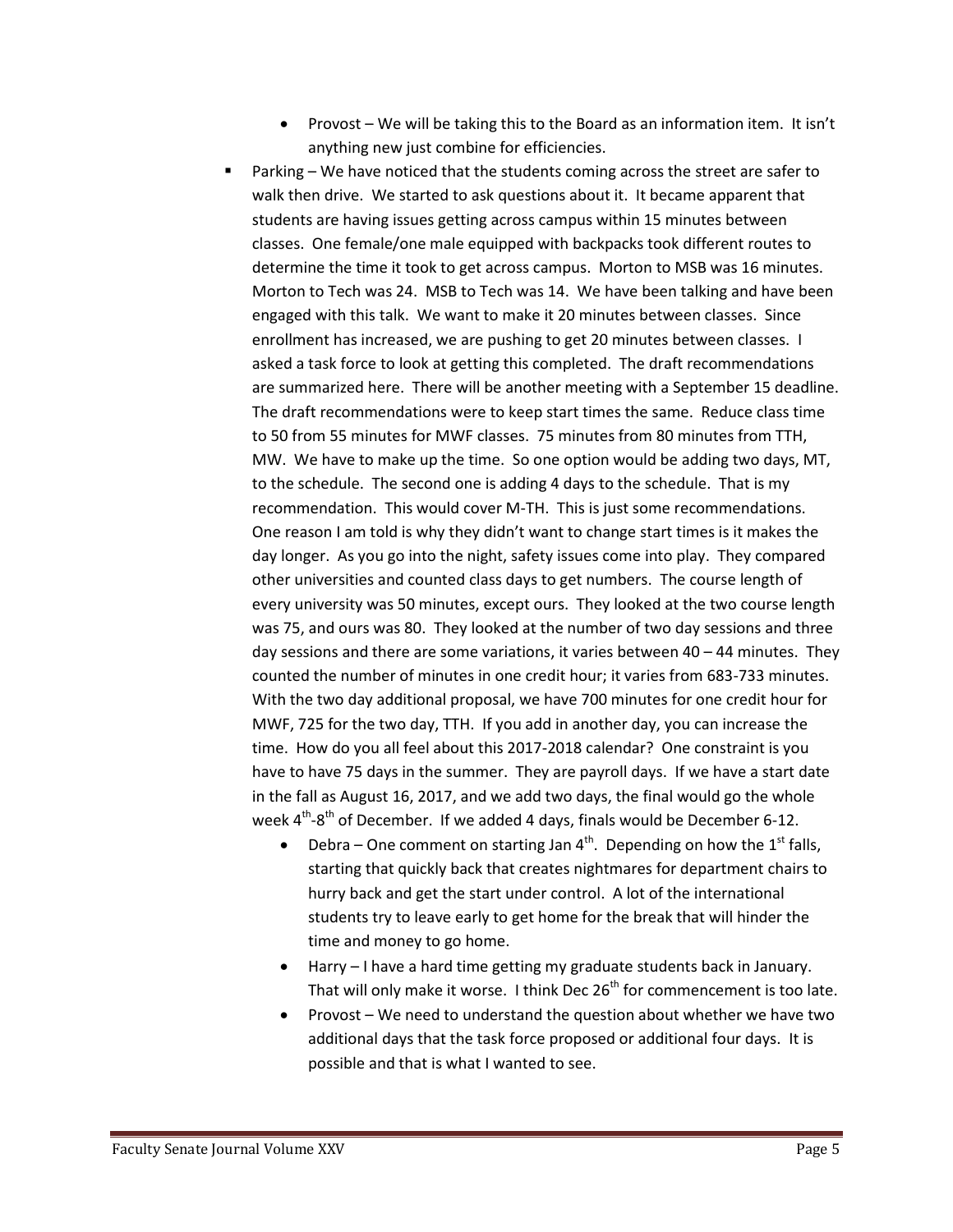- Tim What I have seen in my classes the last two years is my sections get larger and my time is consumed with passing out papers, answering questions. My lecture time is already cut back.
- Harry– I am really pleased that we are considering relieving the pressure on the students. I am sure all implications have been thought of. Our whole culture is dependent on a schedule we have been used too. I would start with two, and then see how it goes and if needed, then add two more.
- Provost I think it would be run as a pilot.
- Ramon While you have the fall 2017 example, it won't affect this academic year?
- Provost-No.
- Debra One thing the committee needs to do with respect to commencement and start dates is get a feel from the students. Some may not stay for commencement if it's that late. This would really affect international students.
- Christina My understanding is we changed not long ago. This is a common schedule for universities I have been a part of. I think it would be an easy adjustment. I think we need the class time and that doesn't need to be shortened.
- Member How much is this a problem for most people?
- Provost It is hard for the students to get from one side of campus to Tech Hall regardless. The President and I had a list of walking areas we wanted to test. There are some areas you can walk but if you have a class in other buildings and go across campus that is a long distance. If we could move ENG to this side of campus it would alleviate this.
- Harry– I recall that several years ago a traffic analysis was done on students where they walk and how often. A nice map showed common paths and the density. We should have this survey done again. This may be treated differently then.
- Member Is this only walk time?
- Provost This is also for drive time.
- President The preferred method of travel is a skateboard.
- Member There was brief mention of the shuttle and there were problems with that. Can that really be explored before we drastically change the schedule?
- Carolyn In support of my colleagues with the class time. The FYE class meets once a week for 55 minutes. That will get cut down to 50. If something changed my mind to support this, all these schools around us have went to 50 minutes. I don't think the task force will go into changing the start times. Let's keep in mind it puts pressure on us to get everything done in the standing class times.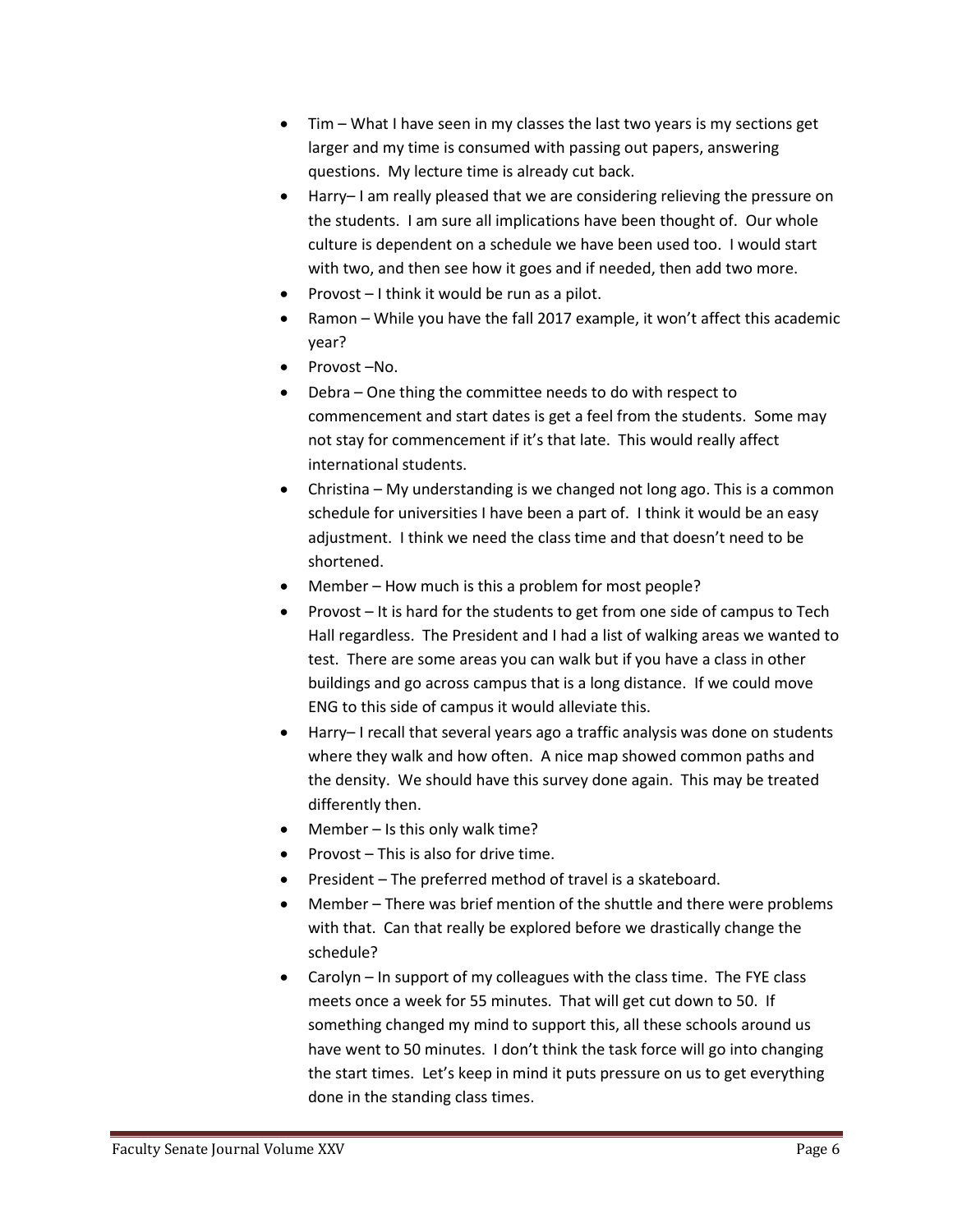- Sophia –I feel students have an expectation that we let them out a few minutes early. If we cut down even more, this will increase the expectation. You feel compelled to give extra minutes so they can pack.
- Kader I was on the task force for this schedule. I wasn't in favor of going down five minutes. I am against the downward spiral to cut the time with students. I think if anything we advertise getting the best bang for the dollar. We need to stay true to what we offer and be different than those around us.
- Provost The task force is recommending the colleges spread out classes more evenly across the week. When we opened the MW option a lot of the T TH moved to that. We are asking that they spread the classes over the day. That will help with parking and classrooms. There is one thing about having 10% of the classes either 8:00 or 3:55. Split 5% and 5% to the end of the day. There are a lot of colleges who do a lot after 3:55. We need to get some at 8:00 am.
- **▶** Officer and Committee Reports
	- o President, Mike Banish
		- There is a handout in the back that says President's report. Thank you for coming. You are the departmental representative to this body. You could be the only one that is representing your department. Some are back and there are a lot of new faces. So please introduce yourself to me.
			- Modification to Senate Term. Computer Science has two senators because they went up in faculty. Also taking into consideration with Dr. Slater becoming ill. Dr. Delugach has been added to serve. He is on the same term as Dr. Newman. I would like to propose that he have a two year term starting this year, 2016-2018. Debra Moriarity gives motion to approve. Tim Newman seconds. Aye carry.
		- Standing Rule 1 Faculty Senate Proxy. You are the proxies for your department. Some show up and say they are the proxy. If you are going to send a proxy you have to send me or Dr. Scholz a note stating the proxy and that they are up to date with business. Send this directly to me and Carmen, not faculty senate email. Make it reasonable to the time of the meeting. Tim Newman motions to accept. James Swain seconds. Aye carries.
		- Standing Rule 2 We are an hour in and haven't discussed policies. Dr. Banish reads the whole standing rule stated in the report. I would like to authorize electronic voting that the FSEC does not constitute having governance issues. They will have two separate votes. There will have to be unanimous in votes. The standing chairman will be responsible to have voting and report to FSEC.
			- Harry Is the purpose to save time and not having to consider policies that don't follow the senate? If anyone disagrees you can bring a resolution up.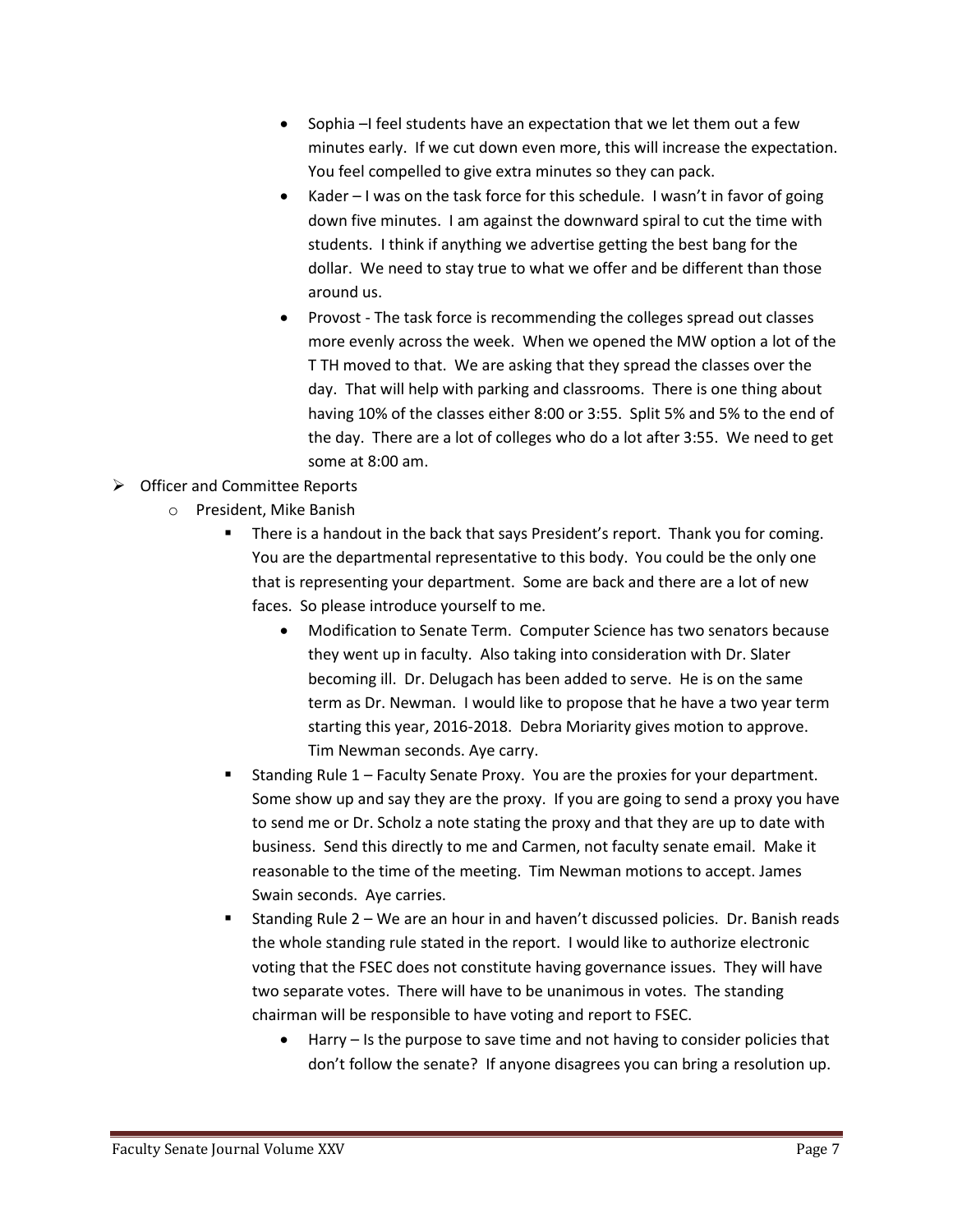- Carolyn There were some policies that were important and with one objection took up time that we could not focus on real important policies.
- Ray My question is, have you considered going further to say it isn't important to us?
- Mike No. If it is brought up to us we will consider it.
- Tim I motion to approve this. This is effective for this academic year not change to handbook. Kader seconds. Ayes carry.
- There is now a summary at the top of the minutes to summarize what really happened in the meeting.
- We have a website that has everything we are considering on there. We talk about going to myuah, but we have a page that contains all of this. This will show actions taken on all of these. We are going to be adding a tab for UCC. The Provost Office and UCC is working out a procedure where they send a log sheet to Dr. Sears. The changes will then be posted there. There have been changes that not all faculty have been made aware of.
	- Debra Along with that, there needs to be an additional way to get that out to broader campus. They need this once a semester.
	- Provost It could come from the senate or Provost.
- **Three committees that we have going on. The most immediate is the SIE committee** looking over the SIE forms –Dr. Burns and Dr. Marinova volunteered to serve. All in favor of these serving. Ayes carry.
- **Provost has asked for a committee to look at if we want to start a teaching learning** center. We have two – Dr. Norris and Dr. Christina Carmen. All in favor of these two. Ayes carry.
- Carolyn I am on the committee, but don't think I am representing the senate.
- The digital measures committee needs volunteers. Dr. Newman is leading that committee. Mary Bonilla and Debra Moriarity volunteered to serve. All in favor. Ayes carry.
- o President-Elect, Carmen Scholz
	- No Report.
- o Past President, Kader Frendi
	- I have sent the revisions of the handbook to the Provost. We are not complete with that.
- o Parliamentarian, Tim Newman
	- For all incoming senators, Tim went through a diagram of how a bill becomes a resolution.
- o Governance and Senate Operations Committee Chair, Monica Dillihunt
	- No Report.
- o Undergraduate Curriculum Committee Chair, Christine Sears
	- We have started to look over Bill 386.
- o Finance and Resources Committee Chair, Joseph Taylor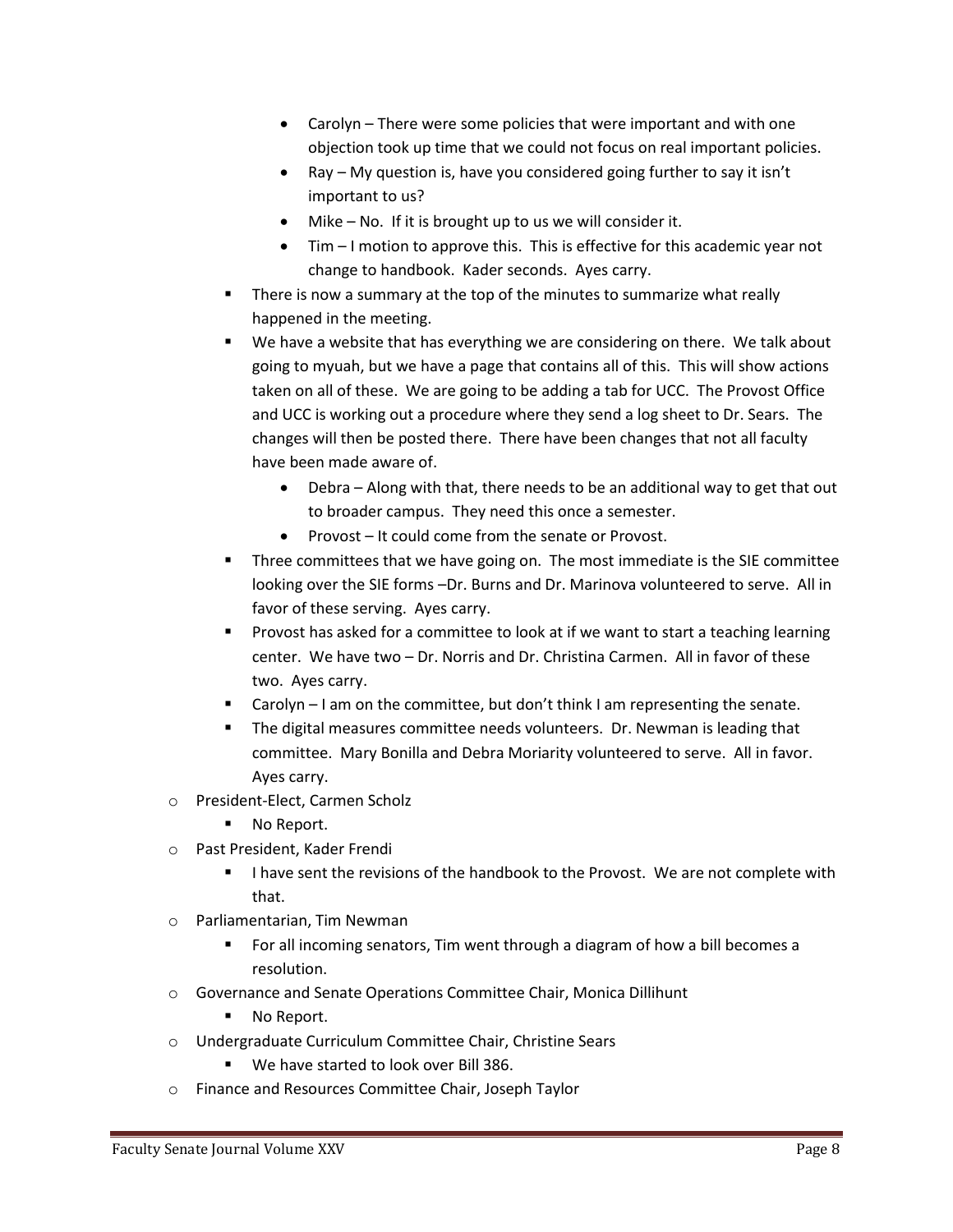- The call for distinguished speakers for spring 2017 is out. The proposals are due September 16, 2016.
- RCU is taking faculty proposals and all will be due soon.
- o Personnel Committee Chair, Ramon Cerro
	- We worked this last month to update the librarian and lecturer policy.
- o Undergraduate Scholastic Affairs Committee Chair, James Swain
	- We have a readmission bill pending. I asked the FSEC about the new policy involving disbursement by PI's. A number of faculty expressed their displeasure particularly approval by PI's. There are several signatures requires. The approval should not be done without PI.
		- Provost What I have asked about a year ago, I started to understand all the ledgers we have at the university. I came across a number of problems. My belief is that we are a public institution and keepers of the people's money. We don't have any money except a few private gifts that are designated other than public money. That is entrusted with us and we need to be careful with this money. When I started looking at the ledger 3 accounts which include PI accounts. I became concerned because it looked like no one was watching. There were accounts for people that were deceased, retired, in deficit. The problem is the money could be used effectively by the colleges and departments. The deficits have to be covered.
	- Mike Banish ask for motion to extend meeting. Debra Moriarity motions to extend. Tim Newman seconds. Ayes carry.
		- Provost -The other issue that came up is with people who left the university. They wanted to spend the money after they left.
		- James Given the time pressures. Where did this come from? I found out about this on the 24<sup>th</sup> and its due 31<sup>st</sup>?
		- Provost No, it isn't that important. I asked the dean's to implement this in 2016. I don't want any of us to get in trouble. It's good to have a check. That is all I am asking for.
		- Provost  $-1$  talked with accounting today. The form isn't getting the information across the correct way.
		- Tim The form we were given to sign was not only for state money but private money. This only applied to faculty PI and not research PI. It was a slap in the face to the faculty.
		- Provost- I don't agree with you. The accounts that were in deficit were in faculty accounts.
- o Meeting lost quorum at 2:02 p.m. Kader Frendi gives motion to adjourn. James Swain seconds.